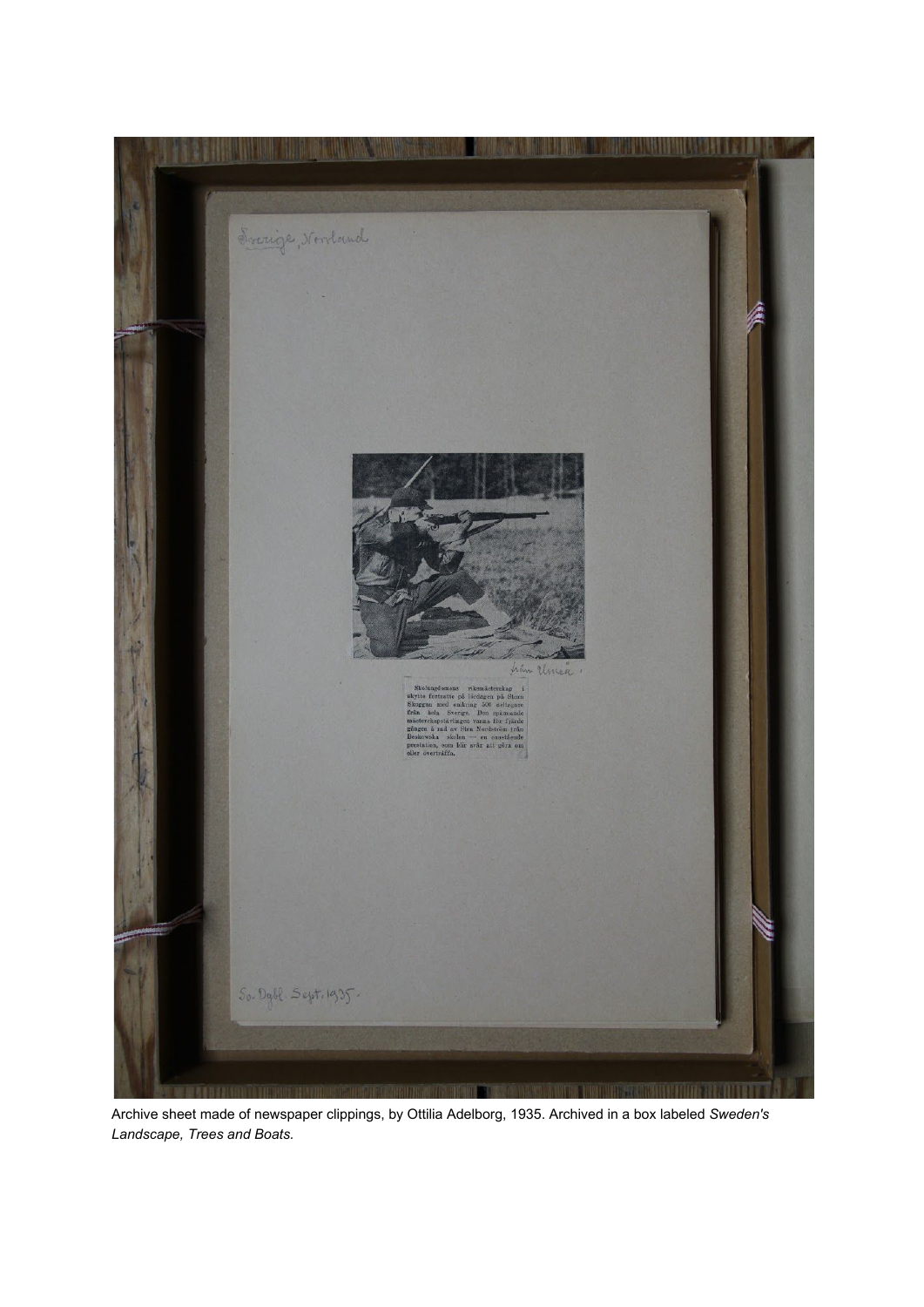## **The Collector**

By Sara Rossling, 2018

In one of Ottilia Adelborg's self made archive boxes, labeled *Sweden's Landscape, Trees and Boats*, there is a newspaper clipping from a youth's national championship in shooting. The black and white photograph shows a young man in profile, half kneeling with one leg stretched out supporting his arm holding the rifle he is aiming with. Adelborg has separated image and caption from each other and re-arranged them into a new composition. The pieces are carefully mounted and glued on a stiff brown carton paper sheet with the same dimensions as the box. Adelborg's new composition makes the two clippings' shared origin less obvious. The cut out picture becomes elevated and evoke connotations beyond the context of the newspaper. The sheet is classified "Sweden, Norrland" with pencil and dated "Sv. Dagbl. Sept. 1935 ", about half a year before she passed away. Every detail in her montage is carried out in a meticulous way which makes me think of a professional archivist who preserves documents.

The box contains about thirty archival sheets with different montages made from various clippings referring to places around Sweden and to phenomena that fascinated the artist, illustrator and author Ottilia Adelborg. Windmills, large oak trees, images of sublime nature, ships and portraits of Sápmi people. There is also a picture of the peculiar building Wiks castle in Uppland. Originally a medieval defense castle, renovated in the French style of the 15th century and again in the 1850s in the shift between neoclassicism and empire style.

In total there are about twenty archive boxes fabricated by Adelborg. They were mostly made during the period she spent living in Gagnef, between 1903-1936. Today the boxes are kept in the archive of the Ottilia Adelborg Museum in Gagnef where also many of Adelberg's private belongings can be found. Therefore, the boxes' status is somehow hard to define, but they very much speak the professional language of museology. They contain assembled compositions of images labeled and organised into various topics and categories such as folklife culture, history, prehistory, different countries, exotic places, art, architecture, churches and sacred objects, textiles and lace. The clippings stem mostly from newspapers and magazines that Adelborg purchased. She also saved acquisited postcards from her journeys and other image material. Adelborg was a collector of many things, primarily lace and cultural artefacts but also various magazines. Many of them are stored together with the boxes.

It is quite a comprehensive collection of journals for a person with limited resources who lived in Gagnef in the early 19th century. Adelborg subscribed to both Swedish and international magazines such as *Fataburen*, *Lantbruktidskrift för Dalarna* (Agricultural Journal for Dalarna), *Tidskrift för hembygdsvård* (Journal about preservation of local history and architecture), *Nordisk Tidskrift* (Nordic Journal), *Hemslöjden* (The Handicraft), *Nordiska museets minnesblad* (The Nordic Museum memorial publication) and British periodical journals such as *The Studio* and *The Artist*. Additional to that she bought single copies of publications in German and French, exhibition catalogues, church related booklets and other visual material such as product images from Näfveqvarns styckebruk. A foundry from the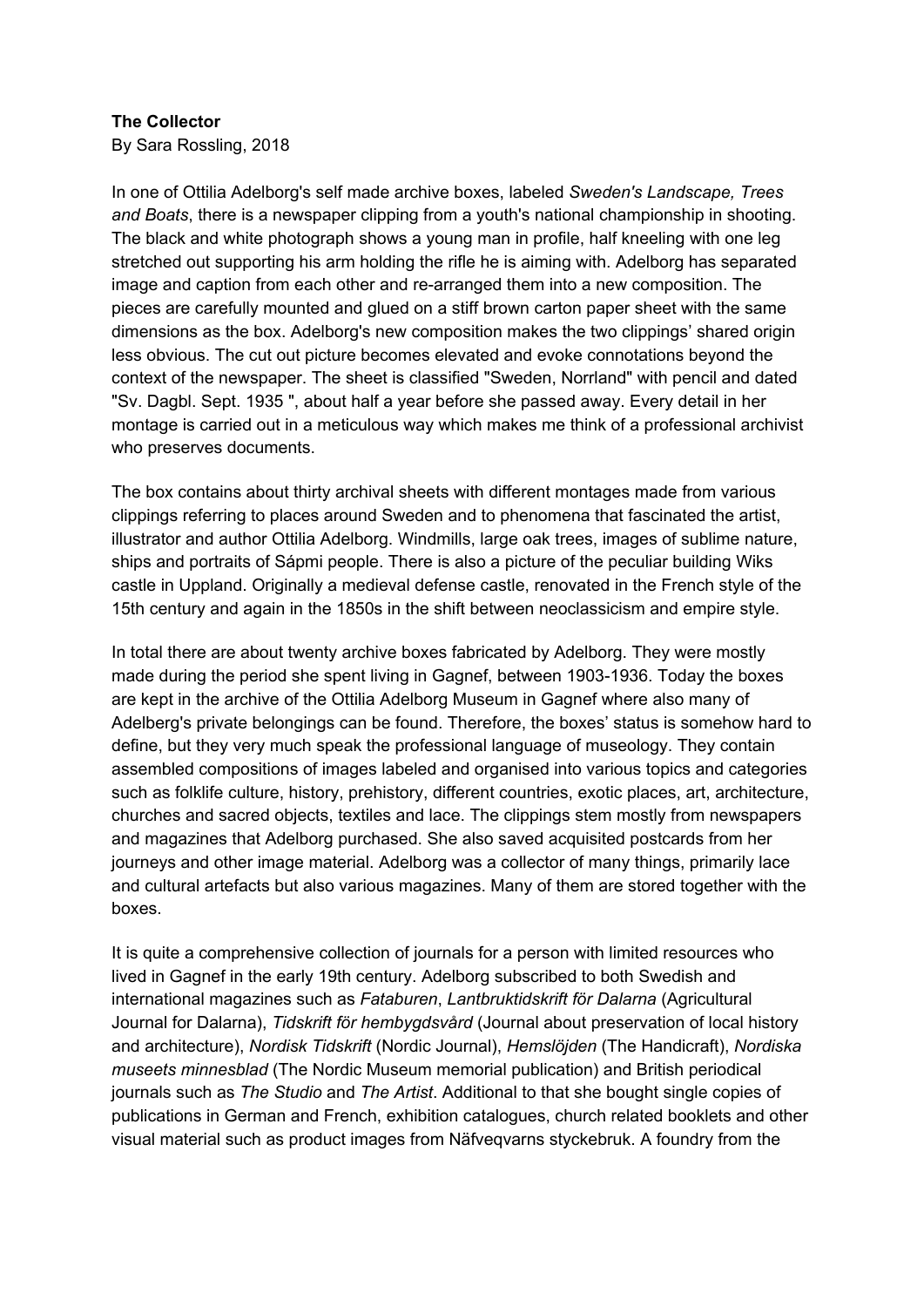15th century in Södermanland County which at the time manufactured gardening and interior products that could be found in many Swedish homes.

Why did Ottilia Adelborg collect all these images? And where did she learn how to archive professionally? One trace leads to her good friend Hans Hildebrand who was the Swedish National Heritage Council (Riksantikvarie) between 1884-1903. Hildebrand was also the chairman of The Fredrika Bremer Association where her sister Gertrud Adelborg, an important figure in the women's movement, was the Principal for twenty three years. Thus there were several connection points and shared interests between the two. They socialised in Stockholm where the sisters were amidst a cultural circle of upper class and highly educated people in the late 19th century.

The family moved from Karlskrona in 1866 to live with relatives in Uppsala. This was due to the lack of money when the father Bror Jacob Adelborg, a naval officer who suddenly died soon after being appointed as a commander. Bror Jacob Adelborg was also a skilled illustrator, foremost known for drawings and paintings he made during a notorious expedition to Latin America in 1840. The ship never reached its destination and faced several bad incidents during the journey. The father was situated among a succession of military officers who at the same time were active as artists. Today, both Otilia's father and grandfather are represented at The Maritime Museum and The National Museum in Stockholm.

Anne Marie Rådström, journalist and theater director who researched Ottilia Adelborg life story based on her diaries and letters, points out that despite the lack of money, the sisters managed to find support to complete advanced education and got themselves professional careers. Ottilia studied in Stockholm, first at the Technical School between 1876-78 and later at the Royal Academy of Fine Arts between 1878-1884. The eldest sister, Maria Adelborg, became a textile artist and leading designer for the Association of Friends of Textile Art. Ottilia Adelborg traveled abroad several times between 1886-1898, with support from price money from Gertrud Adelborg's Idun award and capital donated by wealthy relatives. She foremost went to central Europe like France, Holland and England. A handful of times she visited the South Kensington Museum in London. She kept writing her diary through the various journeys; making notes to herself, collecting impressions and experiences from different parts of the world, just like her father.

The diary was probably a good way for Adelborg to organise her numerous ideas, as she writes about herself as a rather careless person. Perhaps, collecting and organising images was also a way for her to structure her mind. Philosopher and culture critic Walter Benjamin, contemporary with Adelborg, wrote in his never finished *The Arcades Project* about the city life in Paris in the 17th century, describing collecting as "...a form of practical memory…" and that "of all the profane manifestations of "nearness" it is the most binding." Perhaps images of windmills with their symbolic references to holism, spiritual transformation and religion, reminded Adelborg about her faith and her guiding principles.

There is one archive box labeled *Unsorted* which is interesting in comparison to the other ones. In the context of organisation I imagine this box as a metaphor for an unstructured mind. The box is filled with all kinds of clippings and images from different fields which yet haven't been transformed by Adelborg's structuring formula.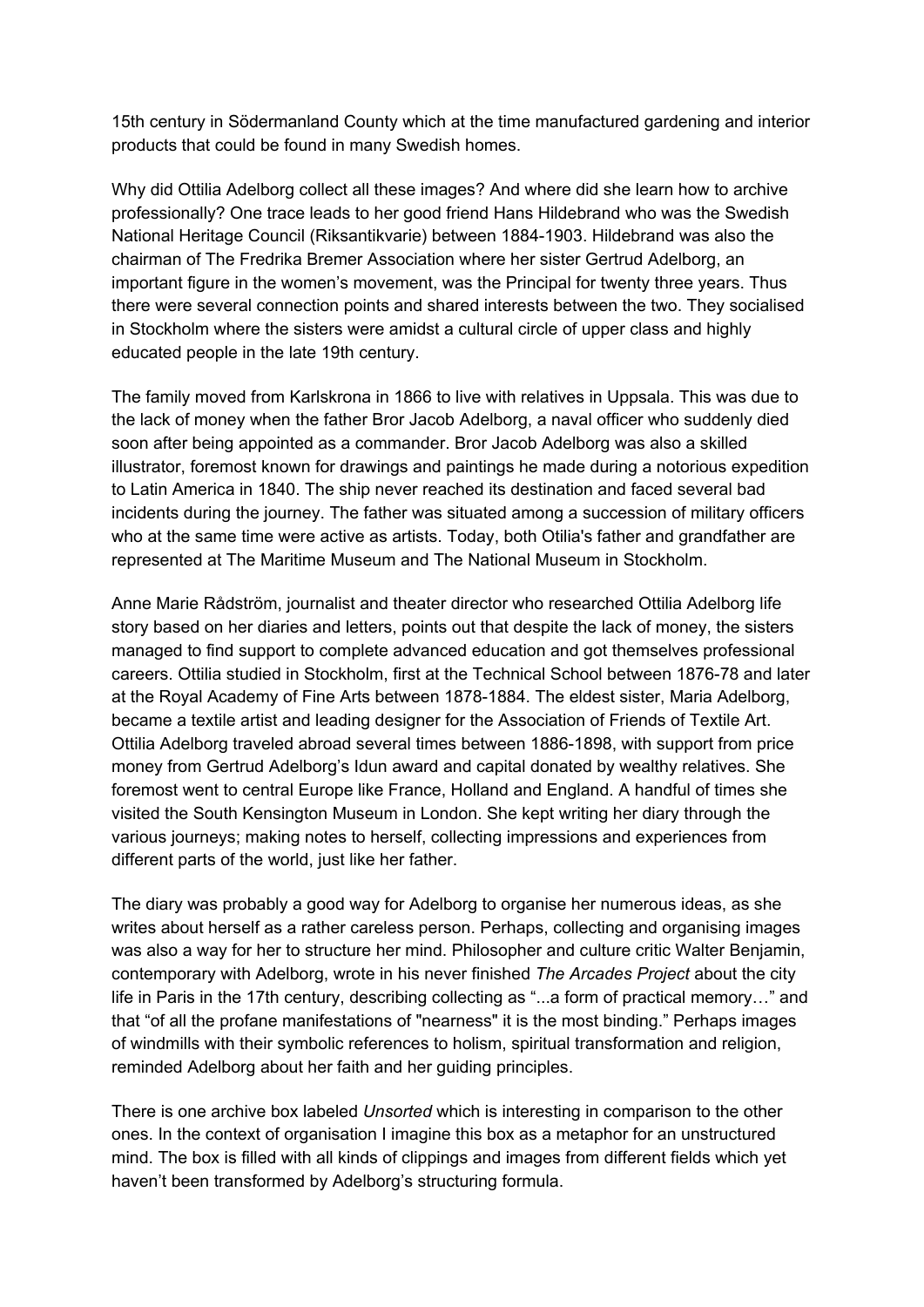Barbro Klein, ethnologist and folklorist, has written about the cultural debate amongst upper class and cultural workers in the late 19th century in Sweden, which the Adelborg sisters took part in. A protagonist at the time was the influential philologist and folklore researcher Artur Hazelius. He founded the Nordic Museum in Stockholm in 1873 and the neighbouring open-air museum Skansen in 1891. Institutions exhibiting typical life in Sweden from different time periods and regions. At the end of the century it was rather common amongst Swedish museum creators to collaborate with social, economic, and aesthetic reformers. At the same time many artists, like Adelborg, Carl and Karin Larsson, Emma and Anders Zorn moved to Dalarna, inspired by national romantic ideas depicting the region as the core of Swedish culture. However, the ideas of the influential Arts and Crafts movement can sometimes be difficult to distinguish from the general national romantic features such as rustic materials, craftsmanship and authenticity. According to Klein there was also a need amongst these people in rescuing the old extinct culture; museums, artists, ethnologists, the homecraft movement, and the local history movement together "...laid the foundation for a heritage canon of folk objects with a recognizably "Swedish" flavour." Adelborg´s extensive preservation work with creating the Memory house in Gagnef in 1909 place itself amongst those ideas. This early open-air museum was founded together with Clara Wahlström, Anna and Lotten Falk; old rural cabins on a hill exhibiting traditional clothing and a plethora of historical cultural objects from the peasant culture.

Truly, the currents of the time and her broad social network must have influenced her cross disciplinary way of working; documenting old culture, working socially and politically with strengthening women's situation as well contributing to a new field of children's literature. Museum builders, cultural workers, scholars, protagonists from the women's movement and artist friends like Ellen Jolin, Hilma af Klint and Hildegard Thorell, to name but a few, were people she had an ongoing exchange with. During the years, Adelborg developed an enthusiasm for craft, education and children´s situation. Her engagement took the form of collective activities, social and feministic deeds and writings yielding both children's books and novels. Her fascination for culture in a broad sense reached beyond the nation border, which her archive boxes indicate. The box *Exotic* contains images of Chinese art, mosques, Indian folk traditions and Haile Selassie which also tells something about her interest in spirituality, religion, mysticism and distant places. The boxes named after countries highlights assorted characteristics that Adelborg associated with these countries, attributes she visualised in her compositions. Not so much in her selection of images, but rather in her writings and in a few newspaper captions in the boxes, one can discern the prevailing nationalism and race-biological ideas circulating at the time.

In relation to Adelborg, it is probably more appropriate to reflect upon an exoticisation or a romantisation of people and places, which some of her fields of interests can be associated with. At the same time Adelborg always paid her models, she treated them with dignity and is acknowledged by others to have given their portraits inner depth.

However, systems of classification could have their backsides and they need to be scrutinized, particularly if the intention is to preserve and publicly represent a specific image of the world where no other stories are being told. For example, this view could be applied to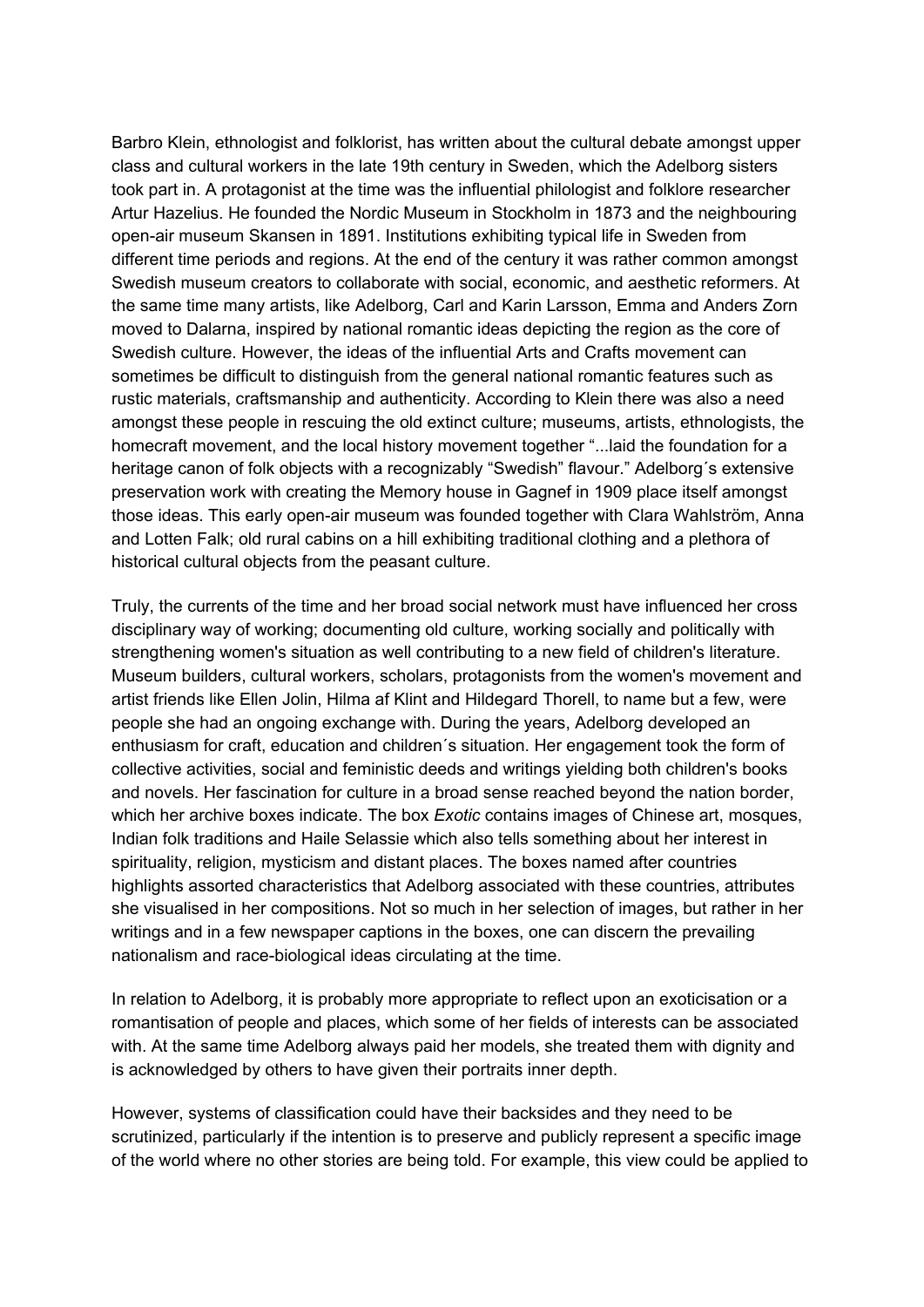archives which The Oxford English Dictionary defines as collections of historical documents or records providing information about a place, institution, or a group of people. It is a place where historical documents or records are kept. If we compare Ottilia Adelborg's Minnesstugan (Memory house) with her archive boxes, to me Minnesstugan, in a more direct way, produces information about a specific place and group of people.

Perhaps my observation is due to the deeply rooted connection between museums and a systematic gathering of artefacts. Although not all museums have physical, tangible collections today, some online museums rely on digital collections for instance. A museum collection is often the foundation to the museum and can thus be understood to represent the institution's identity. The collection also defines what type of museum it is by its classificatory terms such as "natural history", "history" or "contemporary art" etc. Hence, Ottilia Adelborg´s collection, the boxes, can be viewed from the perspective of a museum creator. If we use that idea- what type of museum would then the boxes represent?

Although, the collecting, the work of categorising and the preservation act are all present in Minnesstugan and in the boxes, the latter ones are somewhat different and rather connected to a personal logic than to a canon of folk objects that Klein refers to. In what other way can particular buildings, oak trees and ships make sense together in an archive box? Except for the visual expression and the symbolic meaning which can be associated with boats, they might as well be emotional references related to her father. Through her diary we know she felt strongly for him; the two were also interlinked through the artistry they shared. In her home in Gagnef, in a door mirror in the house, she had carved out and painted a characteristic ship from Karlskrona (Blekingeskuta). Below she wrote: "The ninth of May in 1908 the boat reached its port". This specific date most likely refers to the day when the sisters moved into their own newly built house in Gagnef. It was an important and exciting family moment which Ottilia Adelborg might have associated with her father coming home from his sailing trips. The images of oak trees seem to have been collected due to their spiritual, magical and religious connotations; she was faithful to the church throughout her entire life.

Against the background of these ideas I would like to argue that the archival boxes were not aimed to be museum objects, or to become official documents. In his *Arcade Projects*, Benjamin asks himself rhetorically, - What is this "completeness"? and answers: "It is a grand attempt to overcome the wholly irrational character of the object's mere presence at hand through its integration into a new, [...] system: the collection." He continues: "...for the true collector, every single thing in this system becomes an encyclopedia of all knowledge [...] It is the deepest enchantment of the collector to enclose the particular item within a magic circle, where, as a last shudder runs through it  $[...]$ , it turns to stone."

Let it be that the boxes together carry an encyclopedic ambition due to their references to various countries and categories. Nevertheless, I see little intention in the collected material to constitute a completeness or an objective and representable "whole" of the world. Instead I see an unfinished work based on collecting images and references in relation to subjective values. The way the paper clippings are arranged and mounted points to an artistic sensibility, as well as to a satisfaction in spending time working with this material. Therefore,